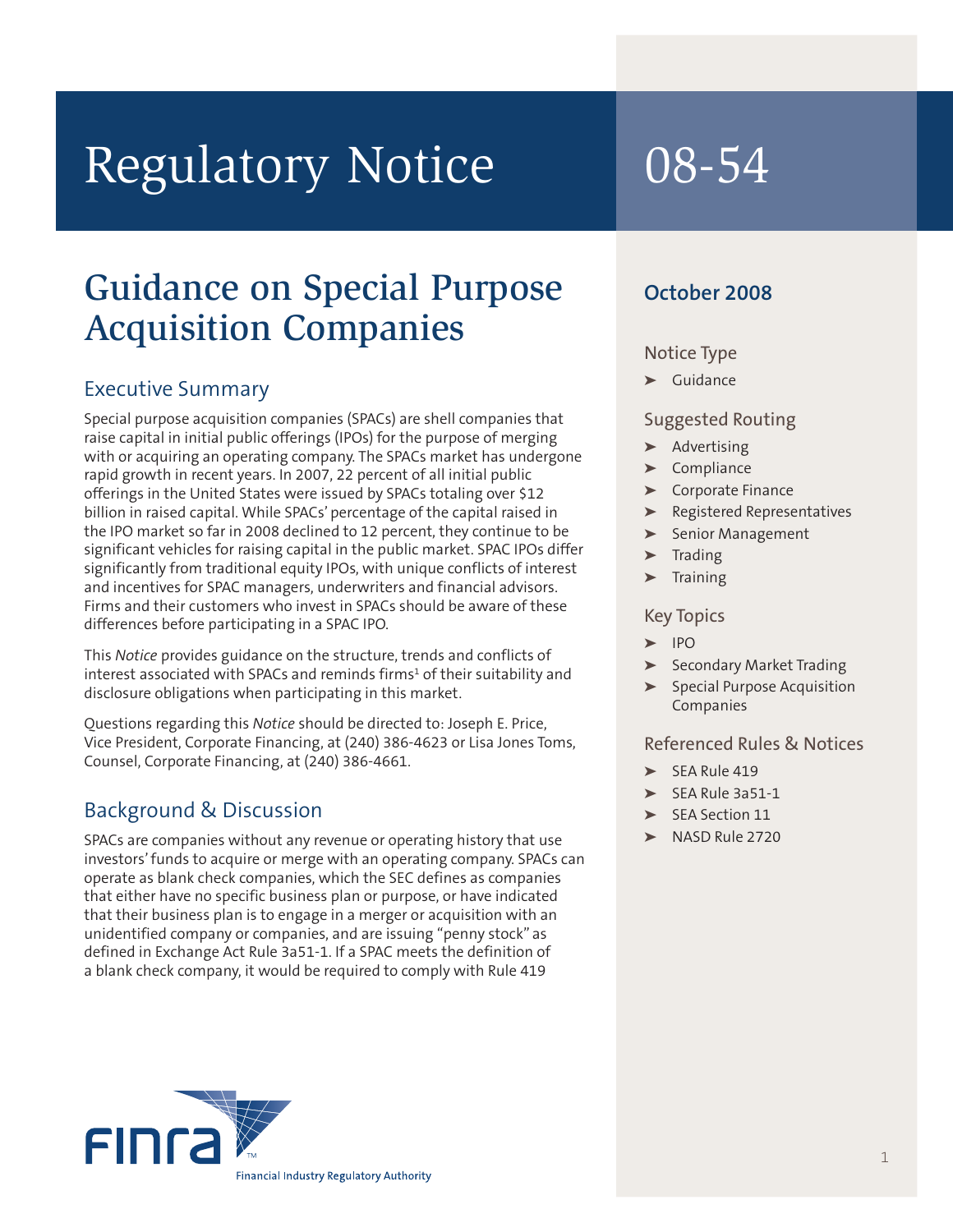under the Securities Act of 1933, which requires investors'funds to be held in escrow, filing of a post-effective amendment upon execution of an acquisition agreement, and the return of the escrowed funds if an acquisition has not occurred within 18 months of the effective date of the initial registration statement. Most SPACs, however, are not required to comply with Rule 419 because they are structured so that they can rely on an exception from the definition of "penny stock" or they meet other exceptions for listed companies.

In a traditional IPO, the prospectus focuses on historical facts about the issuer and its past performance. Underwriters market the offering after announcing an initial price range. The price at which shares are offered to the public should reflect both demand for the shares and estimates of future performance of the issuer. Underwriters conduct significant and thorough due diligence on the issuer and assume liability under section 11 of the Securities Act for the information disclosed in the prospectus.

By contrast, SPAC securities are offered at a unit price, typically \$6, \$8 or \$10 per unit. SPACs do not "pre-identify" possible acquisition targets and the underwriters do not undertake any due diligence on acquisition targets. While some SPACs are specific about the industries or regions in which they will seek an operating company, others are open-ended.

A SPAC typically must complete an acquisition within 18 to 24 months, and must use at least 80 percent of its net assets for any such acquisition. If it fails to do so, then it must dissolve. When a SPAC dissolves, it returns to investors their pro rata share of the assets in escrow. In most cases, investors will receive nearly all of their principal invested, but will not share in any of the returns generated from the funds held in escrow as such proceeds are used to cover the operating expenses of the SPAC.

This 18- to 24-month deadline is designed to help investors by forcing a timely return of most of their capital if a suitable acquisition is not completed. However, it also puts SPAC management under severe time pressure to identify a target and complete a transaction. 2

If a SPAC's managers can identify an appropriate acquisition target, they must then obtain approval through a shareholder vote. Investors are sent proxy materials disclosing the details of the proposed acquisition. A SPAC's public shareholders may vote in favor of the acquisition, or vote against the acquisition. If the shareholders vote against the acquisition, they may elect to have their shares converted into a pro rata portion of the IPO proceeds, which are held in an escrow account.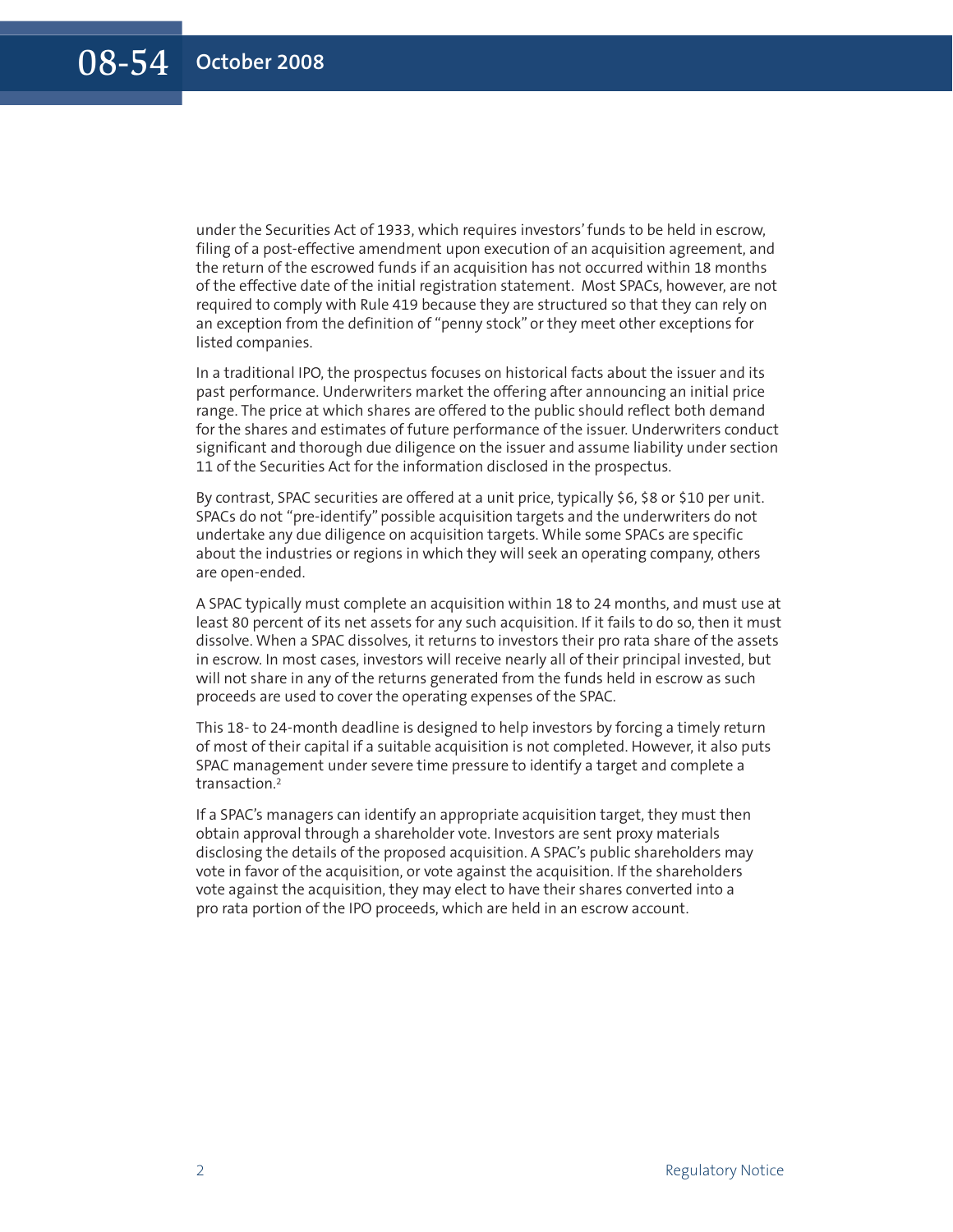While the proxy statement sent to SPAC shareholders contains current audited financial information and other material information about the acquisition target, there are significant differences in the liability and disclosure obligations regarding a company that becomes public by acquisition by a SPAC and one that becomes public through a traditional IPO. In a traditional IPO, underwriters conduct significant and thorough due diligence on a company and assume liability for the information disclosed in the registration statement. There may be no similar "gatekeeper" function by underwriters in connection with the acquisition target of a SPAC.

SPACs present different risks depending on what point in the SPAC "life cycle" the investor purchases shares. We discuss below some of the risks that a firm must consider at the various stages of a SPAC's life cycle if it recommends SPAC securities to its customers.

#### Initial Public Offering

During the IPO stage, investors purchase units representing one or more shares of common stock and one or more warrants exercisable for one share of common stock at a discount to the offering price. Typically, a SPAC will trade as a single unit following the IPO. After a certain period, often 90 days following the IPO, the common stock and warrants trade separately.

SPAC IPOs have certain risks, which must be disclosed to investors and which must be the subject of the broker-dealer's suitability analysis. For example, SPAC IPOs present the following two risks:

- **➤** The risk that SPAC managers are unqualified or incompetent, a risk made more pronounced by lack of any operating history or past performance of the SPAC.
- **➤** The risk that no acquisition will occur and the SPAC will be liquidated. The SPAC structure, which requires most of investor's funds to be held in escrow and returned if an acquisition is not completed, does provide some downside protection. Moreover, investors may be able to sell their SPAC units in the secondary market. However, investors must either bear the opportunity cost of waiting for a determination about whether an acquisition will occur or sell in the secondary market before the outcome is determined.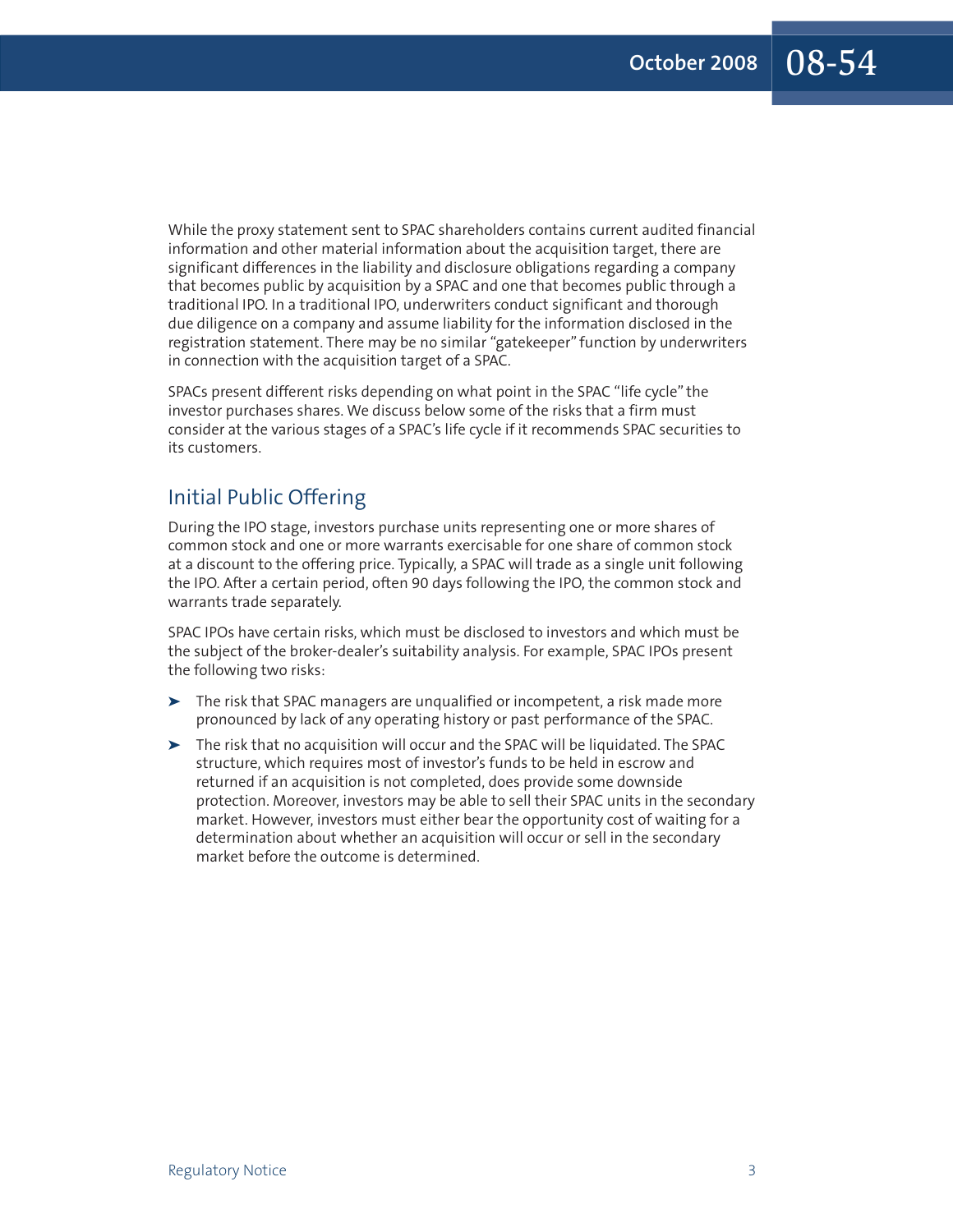Of the approximately 149 SPACs that have been issued as of May 31, 2008, only 48 have completed an acquisition. Moreover, many SPACs, including most of the SPACs that have gone effective since 2003, have not completed an acquisition. 3

Whenever a firm recommends SPAC securities to investors it must ensure that all registered persons understand the features of the securities in order to perform a suitability analysis before executing a transaction. Investors, particularly retail investors if they are offered SPAC securities, should fully understand the risks associated with SPACs.

FINRA rules require firms to have reasonable grounds for believing that a recommendation for a securities transaction is suitable for its customers. In meeting their suitability obligations, firms should consider whether they should adopt any special suitability guidelines for SPACs.

Firms also must ensure that marketing materials used by the firm provide an accurate and balanced description of SPACs. Some of the marketing materials reviewed by FINRA staff have referred to the potential for price appreciation in SPAC shares based on a change in valuation from a private to public company. Firms that distribute these marketing materials must ensure that they provide a fair description of all risks associated with the investment, including the risk that the acquisition may not occur or that the customer's investment may decline in value even if the acquisition is completed.

#### Escrow Account

Following the IPO, nearly all of the SPAC proceeds are held in an escrow account to be used to complete an acquisition. The escrow account typically invests in money market funds or short-term U.S. government securities. The SPAC assets are released from escrow when the shareholders approve an acquisition or the SPAC is dissolved. 4

If a SPAC fails to complete an acquisition within the specified time period, it must dissolve. When a SPAC dissolves, it returns to investors their pro rata share of the assets in escrow. In most cases, investors will receive nearly all of their principal invested, but will not share in any of the returns generated from the funds held in escrow as such proceeds are used to cover the operating expenses of the SPAC.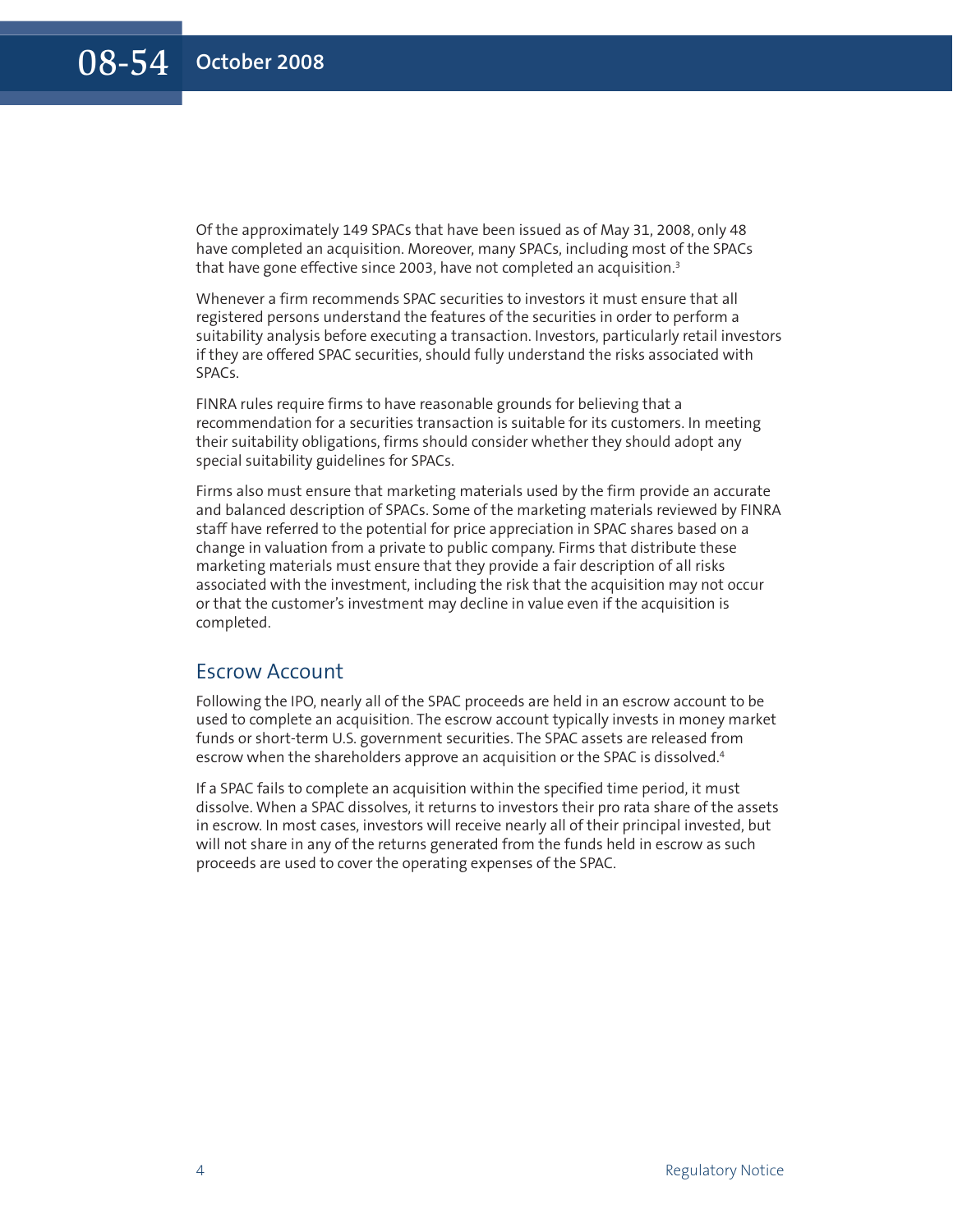#### Secondary Market Trading

A SPAC unit typically has two components: shares of common stock and a warrant, which trade separately within weeks of the IPO. The common shares often trade at a discount to the cash held in escrow. Warrants are exercisable only upon successful completion of an acquisition and typically will expire worthless if the SPAC is liquidated.

Purchasing the common stock and warrants in the secondary market raises different issues. The characteristics of the common stock likely depend on whether the stock is purchased before or after an acquisition target has been announced. Naturally, an investment before the announcement of an acquisition is a bet on whether an acquisition target will be announced and whether it is an attractive investment.

However, there can be much uncertainty concerning any future acquisition. Even after an acquisition target is announced, there typically is a delay, which can be weeks before audited financial statements regarding the acquisition target are available through the preliminary proxy filing. In addition, the acquisition terms and arrangements may change during the proxy filing and review period.

Purchasing warrants in the aftermarket is a highly speculative investment that is generally suitable only for sophisticated investors who can assume and understand the risk that an acquisition will not be completed and the warrants will expire worthless. Purchasing warrants after the announcement of an acquisition may present special risks. FINRA research indicates that SPAC share prices slightly outpace the market on the day an acquisition target is announced.

The release of more complete information occasionally leads to a decline in the price of the SPAC's common stock. Investors who purchase in the secondary market after an acquisition announcement may suffer a loss if the value of the shares subsequently declines. FINRA research indicates that most SPAC share prices significantly lag the market after the acquisition is completed.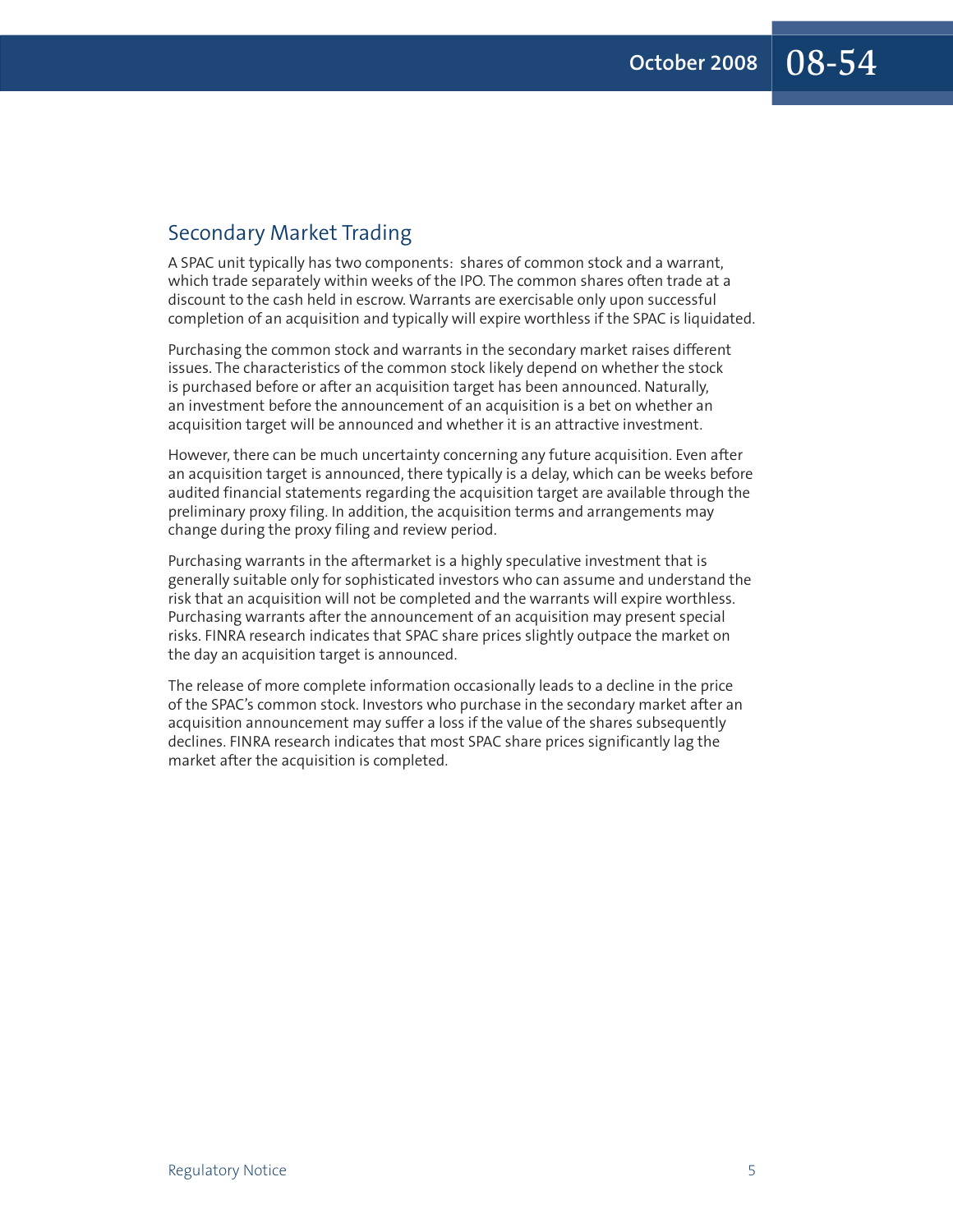#### Proxy Solicitation

The announcement of a potential acquisition is a critical stage in a SPAC's life cycle. SPAC management stands to gain a significant equity interest in the target company but must first market the deal and gain approval from a majority or supermajority of its shareholders before it can close on the acquisition. For underwriters, one-half of the underwriter's fee can be contingent upon completion of the acquisition and often the underwriter will receive a separate fee for services as an adviser to the acquisition.

If a SPAC's management identifies an appropriate acquisition target, it must then seek a shareholder vote. An acquisition by a SPAC typically requires the approval of at least 60 percent of the shareholders and some deals require 80 percent. Investors are sent proxy materials disclosing the details of the proposed acquisition.

An investor who votes against an acquisition is entitled to a pro rata return of the funds held in escrow. If the investor decides that he will vote against the acquisition and the SPAC's securities are trading at a premium in the secondary market, however, it may be in the investor's best interest to sell his securities in the secondary market. 5

SPAC underwriters generally should not engage in proxy solicitation if payment of part of the underwriting fee or an advisory fee is contingent upon the successful completion of the acquisition. In such a case, a SPAC underwriter would have a conflict of interest if it recommended that a customer vote "yes" on the proposed acquisition.

#### Completion of an Acquisition

SPAC sponsors, unless they have purchased shares of the SPAC's common stock, do not receive a pro rata distribution from the escrow account if an acquisition is not completed. In addition, they are typically prohibited from selling their shares in the secondary market prior to completion of the acquisition. These mechanisms, along with their 20 percent equity stake in the SPAC, may help to align management and investors' interest in completing an acquisition. However, SPAC managers have a strong incentive to buy a company, even at inflated values, since they will get 20 percent of the company at a nominal price.

At the acquisition stage of a SPAC's life, firms are required to disclose these incentives and all of the conflicts that the firm may face as a sponsor or adviser of a SPAC prior to recommending the sale or purchase of SPAC shares to its customers. The firm must also consider the implications under FINRA's conflicts of interest rule, NASD Rule 2720, if the acquisition is successful. 6